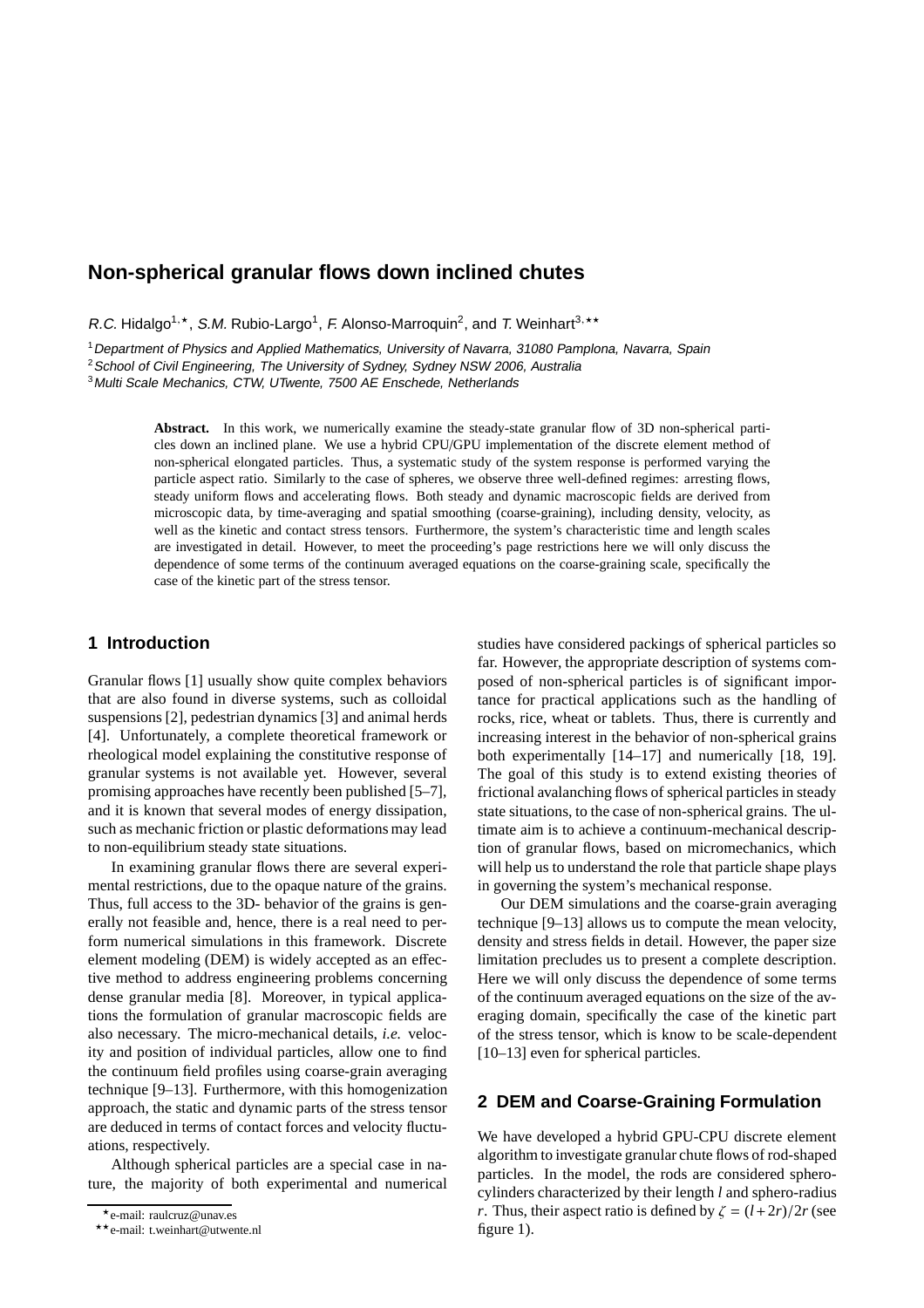

**Figure 1.** Snapshot of a system of 32768 spherocylinders with elongation of  $\xi = 3$ . Sketch of the interaction among two particles is also shown.

For calculating the interaction force between two particles *i* and *j*,  $\vec{F}_{ij}$ , we use an algorithm based on the concept of spherocylinder [20], which is defined by two vertices and the sphero-radius *r*; the surface of a spherocylinder is delineated by all points at distance *r* from the edge between the two vertices. Thus, the contact detection between to spherocylinders is reduced to find the closest point between two edges, resulting an overlap distance  $\delta$ , defined by the overlap of two spheres of radius *r*. Fig.1 illustrates the sketch of the interaction between two spherocylinders. Thus, the force  $\vec{F}_{ij}$  exerted on particle *i* by the particle *j* is defined by:  $\vec{F}_{ij} = -\vec{F}_{ji}$ . The force  $\vec{F}_{ij}$ can be decomposed as  $\vec{F}_{ij} = F^n \cdot \vec{n} + F^i \cdot \vec{t}$ , where  $F^n$ is the component normal to the contact plane  $\vec{n}$ . Additionally,  $F^t$  acts on the tangential direction  $\vec{t}$ . To define the normal interaction  $F<sup>n</sup>$ , we use a linear elastic force, which is governed by the overlap distance  $\delta$  between two spherocylinders. To account for dissipation, a velocity dependent viscous damping is assumed. Hence, the total normal force reads as  $F^n = -k^n \delta - \gamma^n m_r v_{rel}^t$ , where  $k^n$ is the spring constant in the normal direction,  $m_r = \frac{m_p}{2}$ 2 stands for the pair's reduced mass,  $\gamma^n$  is the damping coefficient in the normal direction and  $v_{rel}^n$  is the normal relative velocity between *i* and *j*. The tangential force  $F<sup>t</sup>$  also contains an elastic term and a tangential frictional term accounting for static friction between the grains. Taking into account Coulomb's friction constrain, which reads as,

|  | $\zeta$   1.01 1.3 1.5 2.0 2.5 3.0      |  |  |
|--|-----------------------------------------|--|--|
|  | $N_p$ 5664 8448 10752 17824 26784 37632 |  |  |

**Table 1.** Particle's elongation ζ and number of particles used in each case. In all cases, we kept  $l = 1/8$  and the total mass  $M_T \approx 1.4 \times 10^4$ . The values of *r* are adjusted to the choice of  $\xi$ .

 $F^t = \min\{-k^t \xi - \gamma^t m_r \cdot |v_{rel}^t|, \mu F^n\}$ , where  $\gamma^t$  is the damping coefficient in tangential direction,  $v_{rel}^T$  is the tangential component of the relative contact velocity of the overlapping pair.  $\xi$  represents the elastic elongation of an imaginary spring with spring constant  $k<sup>t</sup>$  at the contact, which increases as  $\frac{d\xi(t)}{dt} = v_{rel}^t$  as long as there is an overlap between the interacting particles. The elastic tangential elongation  $\vec{\xi}$  is kept orthogonal to the normal vector (truncated if necessary) [11].  $\mu$  is the friction coefficient of the particles.

We use a coordinate system where  $x$  denotes the flow direction,  $\zeta$  the in-plane vorticity direction, and  $\eta$  the depth direction normal to the base. The chute is inclined at an angle  $\theta$  such that gravity acts in the direction  $(sin(\theta), -cos(\theta), 0)$ . The size of the simulation cell was  $L_x = L_z = 16 l$  and  $L_y = 32 l$  with periodic boundaries conditions on the *x*− and *z*− directions. The base of the system is a rough surface consisting of  $N_b = 385$ fixed particles spherical particles with  $R = l/2$ . Note those conditions resemble one particular surface roughness of Ref.[12]. Moreover, similar to Ref.[12] we have use  $k_t =$  $(2/7)k_n$ ,  $\gamma_t = \gamma_n$  with  $e_n = 0.88$  and  $\rho_p = 2500$ . The microscopic friction coefficient is set to  $\mu = 0.5$ , the gravity to  $g = 1$  and  $k_n = 2 \cdot 10^5 (m_p g/l)$ .

In the simulations presented here, all particles are mono-dispersed with the same length  $l = 1/8$ . Simulations are computed using rods of different aspect ratios, from  $\xi = 1.01$  to  $\xi = 3.0$ , but always keeping the total mass of particles of  $M_T \approx 1.4 \times 10^4$ . In each case, the values of *r* and  $N_p$  are adjusted to the choice of  $\zeta$  (see Table 1). The  $N_p$  flowing particles are introduced to the system at random non-overlapping positions well above the base. The gravity field induces the particle motion and they fall and accelerate down the plane until they reach a steady state, which is then analyzed.

In order to explore the dynamical and mechanical properties of the particle flow, a coarse graining methodology is used to analyze the results [9–13] The numerical data provide the position and velocities of every particle as well as the particle interaction forces. According to [10– 12], the macroscopic mass density of a granular flow at time *t* is defined by  $\rho(\vec{r}, t) = \sum_{i=1}^{N_p} m_i \phi(\vec{r} - \vec{r}_i(t))$  where the sum runs over all the particles within the system and the coarse-grained (CG) function,  $\phi(\vec{R})$ . In our case, we use a truncated Gaussian coarse-graining function  $\phi(\vec{\mathcal{R}})$  =  $A_w e^{-(|\mathcal{R}|/2w)^2}$  with cutoff  $r_c = 6w$  where the value of w defines the coarse-grained scale.  $A_w$  is calculated in order to guarantee the normalization condition. Thus, the flow solid fraction can be found  $\varphi(\vec{r}, t) = \rho(\vec{r}, t)/\rho_p$ , where  $\rho_p$  is the material density. In the same way, the coarse grained momentum density function  $P(\vec{r}, t)$  is de-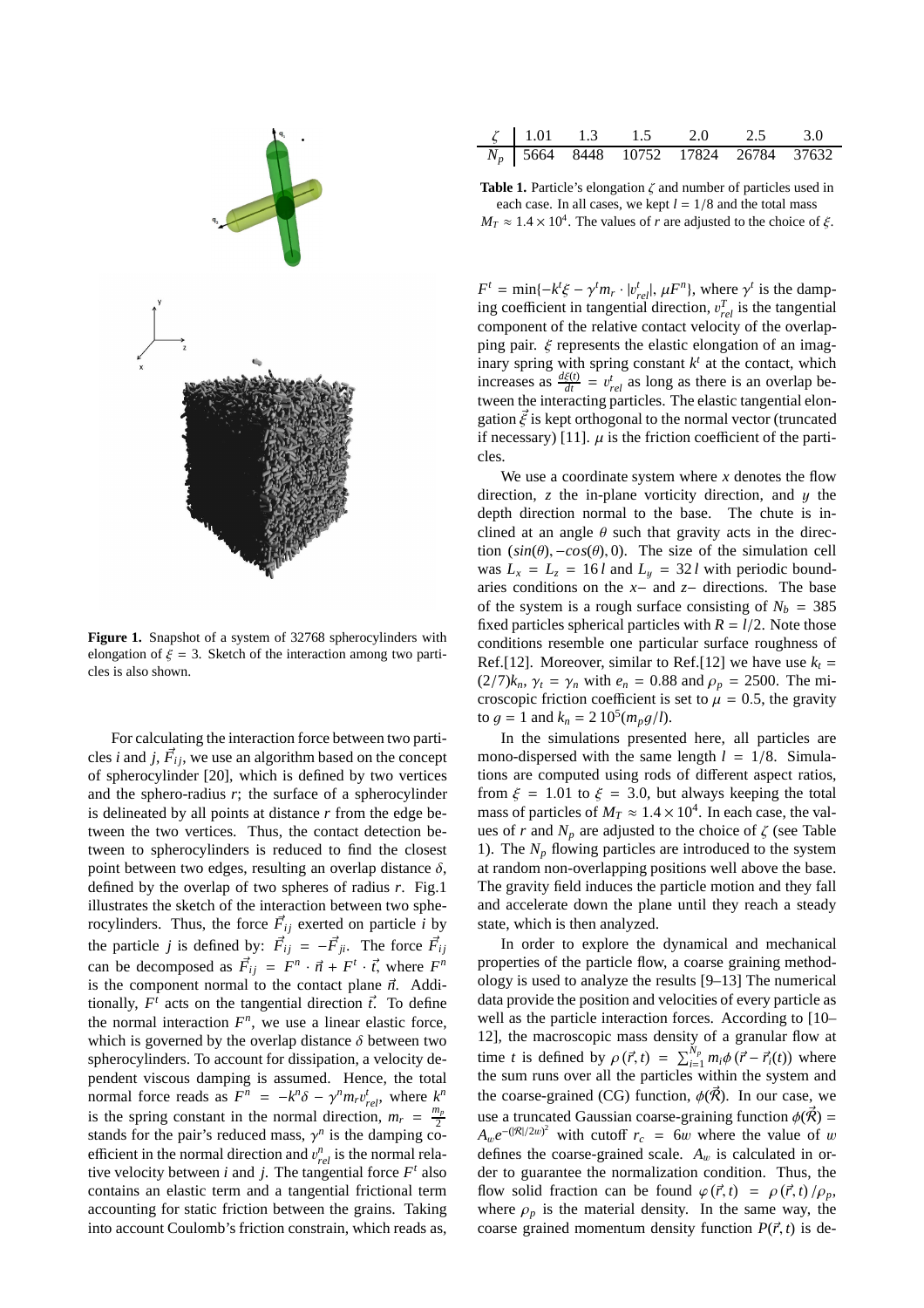fined by  $P(\vec{r}, t) = \sum_{i=1}^{N_p} m_i \vec{v}_i \phi(\vec{r} - \vec{r}_i(t))$ , where the  $\vec{v}_i$  represent the velocity of particle *i*. The macroscopic velocity field  $\vec{V}(\vec{r}, t)$  is then defined as the ratio of momentum and density fields,  $V(\vec{r}, t) = P(\vec{r}, t)/\rho(\vec{r}, t)$ .

On the other hand, the mean stress field  $\bar{\sigma}_{\alpha\beta}$  is composed by the mean contact stress field  $\sigma^c{}_{\alpha\beta}(\vec{r})$  and the mean kinetic stress field  $\sigma_{\alpha\beta}^k(\vec{r})$ . The spatial behavior of  $\sigma_{\alpha\beta}(\vec{r})$  can be deduced in terms of the microscopic entities that characterize each contact, *i.e.*  $\vec{F}_{ij}$  and the position of the contacting particles  $r_i$  and  $r_j$  [10–12]. In general the outcomes obtained for  $\sigma^c_{\alpha\beta}(\vec{r})$  are independent of the coarse-graining scale.

Following Refs.[9–12], the kinetic stress reads as,

$$
\sigma_{\alpha\beta}^k(\vec{r}) = \sum_i^{N_p} m_i v_{i\alpha}' v_{i\beta}' \phi\left(\vec{r} - \vec{r}_i(t)\right),\tag{1}
$$

where the sum runs over all the particles,  $\vec{v}_i$  is the velocity fluctuation of particle *i*, respect to the mean field.  $\vec{v}_i^r(\vec{r}, t) =$  $\vec{v}_i(t) - \vec{V}(\vec{r}, t)$ . Note that the velocity fluctuation are defined with respect to the center of the averaging volume at  $\vec{r}$ .

Very recently, Artoni and Richard [13] has proposed to define the velocity fluctuation of the particles respect to the particle location  $\vec{r}_i$ . As a result they found a decomposition of the kinetic stress tensor in two terms. The first,  $T_{\alpha\beta}^k(\vec{r})$ , that is independent of the averaging domain size and a new term

$$
T^{\gamma}_{\alpha\beta}(\vec{r}) = \rho(\mathbf{D} \cdot \nabla \vec{V}(\vec{r}, t))(\mathbf{D} \cdot \nabla \vec{V}(\vec{r}, t))
$$
 (2)

Remarkably, the correction  $T^{\gamma}_{\alpha\beta}(\vec{r})$  accounts for the dependence of averaging domain size, the used coarse-graining function, particle shape and polidespersity. Following their scheme the vector *D* read as,

$$
\rho D_k(\vec{r}) = \sum_{i=1}^{N_p} m_i (x_k - x_i(t))^2 \phi(\vec{r} - \vec{r}_i(t)) \tag{3}
$$

Hence, using Eqs(1) and (2) one can find

$$
T_{\alpha\beta}^k(\vec{r}) = \sigma_{\alpha\beta}^k(\vec{r}) - T_{\alpha\beta}^\gamma(\vec{r}).
$$
\n(4)

#### **2.1 Results and Discussion**

The particles are introduced in the system at random positions. Thus gravity induces their motion and they fall and accelerate down the plane. Here, we will only discuss results corresponding to certain domain of angles in which the system reaches a steady state of motion on the *x* directions.

To obtain detailed information about steady flows, we used the expressions defined above and [10–12]. Since the flows are uniform in *x* and *z*, we further averaged over those directions. Thus, we obtained the time-, width- and length-averaged density  $\rho(y)$ , momentum density  $P(y)$  and velocity  $V(y) = P(y)/\rho(y)$  fields (data not shown). The spatial profiles of the coarse contact stress,  $\sigma^c{}_{\alpha\beta}(\vec{r})$ , was also computed in all cases (data not shown). Our outcomes are totally consistent with earlier findings [11, 12].



**Figure 2.** Vertical profiles of the *xx* component of the kinetic stress  $\sigma_{xx}^{k}(y)$  calculated using Eq.(1) as a function of y. The fields are deduced using using a Gaussian coarse-graining function  $\phi(\vec{\mathcal{R}})$  with different values of w. Results for several particle elongation are shown: a)  $\zeta = 1.01$ , b)  $\zeta = 1.5$ , c)  $\zeta = 2.0$ , d)  $\zeta = 3.0$ . For comparison the values of the *xx* component of the scale free kinetic stress  $T_{xx}^k(y)$  are also illustrated.



**Figure 3.** Vertical profiles of the *zz* component of the kinetic stress  $\sigma_{zz}^k(y)$  calculated using Eq.(1) as a function of y. The fields are deduced using using a Gaussian coarse-graining function  $\phi(\vec{R})$  with different values of w. Results for several particle elongation are shown: a)  $\zeta = 1.01$ , b)  $\zeta = 1.5$ , c)  $\zeta = 2.0$ , d)  $\zeta = 3.0.$ 

It is important to remark that in dense granular flows, the values of  $\sigma^k{}_{\alpha\beta}(\vec{r})$  generally result several orders of magnitude smaller than  $\sigma^c{}_{\alpha\beta}(\vec{r})$ . However, the spatial pattern of  $\sigma^k_{\alpha\beta}(\vec{r})$  has been successfully used to distinguish between the role of force chains and velocity fluctuations in applications [21]. That's why a precise calculation of  $\sigma_{\alpha\beta}^k(\vec{r})$  is necessary. Next we discuss the dependence of some components of the tensor  $\sigma_{\alpha\beta}^k(\vec{r})$  on the coarsegraining scale, as well as the role that the velocity gradients play.